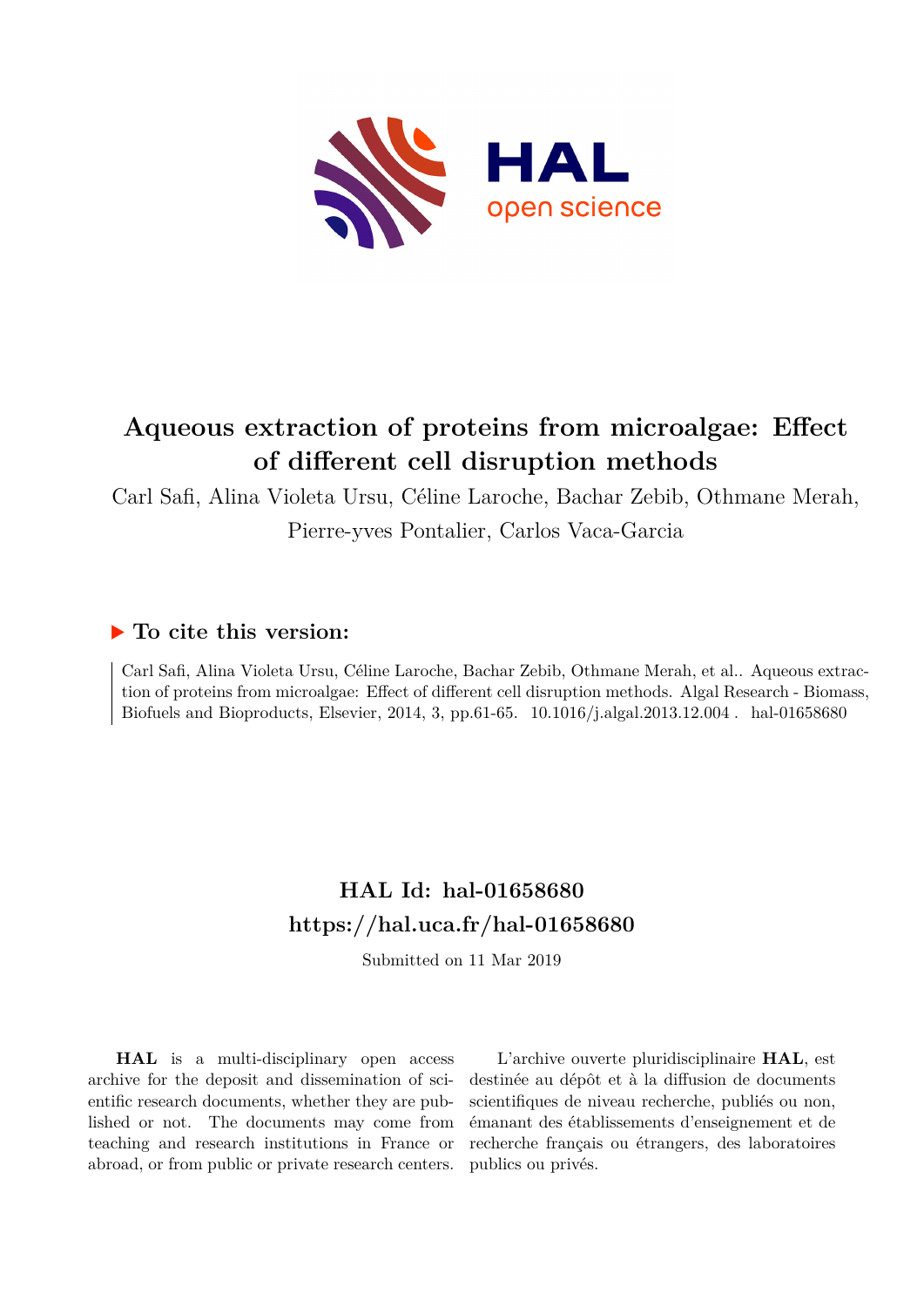

# Open Archive Toulouse Archive Ouverte (OATAO)

OATAO is an open access repository that collects the work of Toulouse researchers and makes it freely available over the web where possible

This is an author's version published in: **http://oatao.univ-toulouse.fr/23200**

**Official URL:** <https://doi.org/10.1016/j.algal.2013.12.004>

### **To cite this version:**

Safi, Car[l](http://www.idref.fr/177889527)<sup>-2</sup> and U[r](http://www.idref.fr/115142401)su, Alina Violeta and Laroche, Céline and Zebib, Bachar<sup>-2</sup> and M[e](http://www.idref.fr/18839771X)rah, Othmane<[s](http://www.idref.fr/079318487)up>-1</sup> and Pontalier, Pierre-Yves<sup>-1</sup> and Vaca-Garcia, Carlos<sup>-1</sup> *Aqueous extraction of proteins from microalgae: Effect of different cell disruption methods.* (2014) Algal Research, 3. 61-65. ISSN 2211-9264

Any correspondence concerning this service should be sent to the repository administrator: [tech-oatao@listes-diff.inp-toulouse.fr](mailto:tech-oatao@listes-diff.inp-toulouse.fr)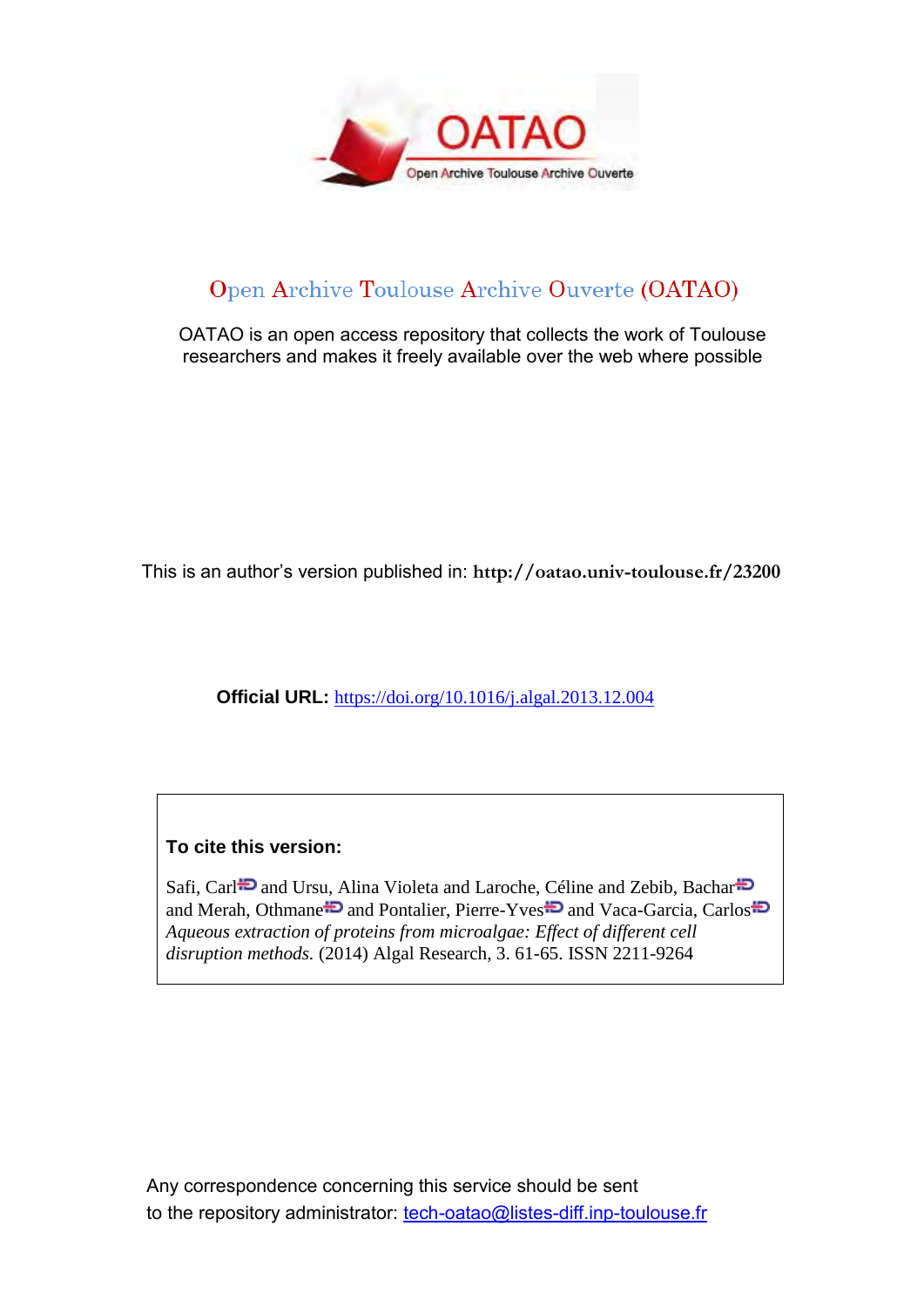## **Aqueous extraction of proteins from microalgae: Effect of different cell disruption methods**

Carl Safi<sup>a,b,\*</sup>, Alina Violeta Ursu<sup>c</sup>, Céline Laroche<sup>c</sup>, Bachar Zebib<sup>a,b</sup>, Othmane Merah<sup>a,b</sup> Pierre-Yves Pontalier <sup>a,b</sup>, Carlos Vaca-Garcia <sup>a,b,d</sup>

*a Université de Toulouse, INP-ENSIACET, LG\ (Laboratoire de Chimie Agro-industrielle), F-31030 Toulouse, France* 

*b INRA, UMR 1010 G\J, F-31030 Toulouse, France* 

<sup>c</sup> Université Blaise Pascal, Polytech, Institut Pascal, UMR CNRS 6022, 24, Avenue des Landais 63174 Aubière, France<br><sup>d</sup> King Abdulaziz University, Jeddah, Saudi Arabia

#### **ARTICLE INFO ABSTRACT**

*Keywords:*  Manual grinding High-pressure homogenization Ultrasonication Chemical treatment Cell wall structure

The microalgal structure has been investigated to evaluate the release of proteins in aqueous media from five microalgae after conducting different cell disruption techniques: manual grinding, ultrasonication, alkaline treatment, and high-pressure treatment. After conducting cell disruption, the protein concentration in water was determined for ail the microalgae and the results are discussed within the context of their cell wall structure. It was found that the aqueous media containing most protein concentration followed the order: high-pressure cell disruption > chemical treatment > ultrasonication > manual grinding. Fragile cell-walled microalgae were mostly attacked according to the following order: *Haematococcus pluvialis* < *Nannochloropsis oculata* < *Chlore/la vulgaris < Porphyridium cruentum ≤ Arthrospira platensis.* 

#### **1. Introduction**

Microalgae were first exploited for their capacity to accumulate proteins and, through time, interest in this biomass took a new course especially during the Iast two decades with increasing demand for sustainable energy. This biomass proved to be an important source of lipids suitable for biodiesel production. Hence, many of the studies were concentrated on lipid extraction for fuel purposes, neglecting the potential of microalgae to produce proteins and other high-value components [1]. However, until now ail studies and estimates confirmed that costs of production of biodiesel from microalgae remain high [2,3] and far from being competitive with fossil fuel. Researchers are therefore turning towards valuing other components present in the microalgae such as proteins, pigments, dyes, sugars, etc.

Extracting the totality of a specific component from microalgae is often prevented by the intrinsic rigidity of its cell wall. To overcome this barrier, an initial operation unit of cell disruption is required to permit complete access to the internai components and facilitate the extraction process. Hence, many cell disruption techniques have been tested to break the cell wall of microalgae such as bead milling [4,5], ultrasonication [6-8], microwave radiation [9], enzymatic treatment [10,11], cell homogenizer [12] and high-pressure cell disruption [13]

to recover different components. The efficiency of cell disruption was usually evaluated by extracting a single component especially lipids before and after applying the treatment or by microscopie observation. To our knowledge, studies of microalgal proteins have been focused on: evaluating the nitrogen to protein conversion factor [14-18]; finding the best method to analyze proteins and differentiate between soluble and non-soluble proteins  $[19]$ ; and analyzing the behavior of proteins at the air/water interface [20].

Therefore, the present study focuses on evaluating the effect of different cell disruption techniques on protein extractability in water of five different microalgae having different cell wall macrostructures. Namely, the CyanobacteriumArthrospira *platensis,* which has a relatively fragile cell wall, composed mainly of murein and no cellulose [21,22]. The Chlorophycean *Chlorella vulgaris* and the Eustigmatophyceae *Nannochloropsis oculata,* which have a cell wall mainly composed of cellulose and hemicelluloses [23]. Another Chlorophycean *Haematococcus pluvialis* has a thick trilaminar cell wall composed of cellulose and sporopollenin [ 12,24,25 ]. The composition of its cell wall, similar to that of spores, makes this microalga less permeable and extremely resistant to mechanical treatments [26]. Finally, the Rodophythe *Porphyridium cruentum,* which Jacks a true cell wall, but instead is encapsulated by a layer of sulfurized polysaccharides [27-32].

In addition, the microalgae selected in this study have a cytoplasm containing soluble proteins, and they ail have a chloroplast except for *A. platensis,* which instead has thylakoids bundles circling the peripheral part of the cytoplasm with their associated structures, the phycobilisomes

<sup>\*</sup> Corresponding author at: Université de Toulouse, INP-ENSIAŒf, LCA (Laboratoire de Chimie Agro-industrielle), F-31030 Toulouse, France. Tel.: +33 6 50 45 29 65. *E-mail address:* carl.safi@ensiacet.fr (C. Safi).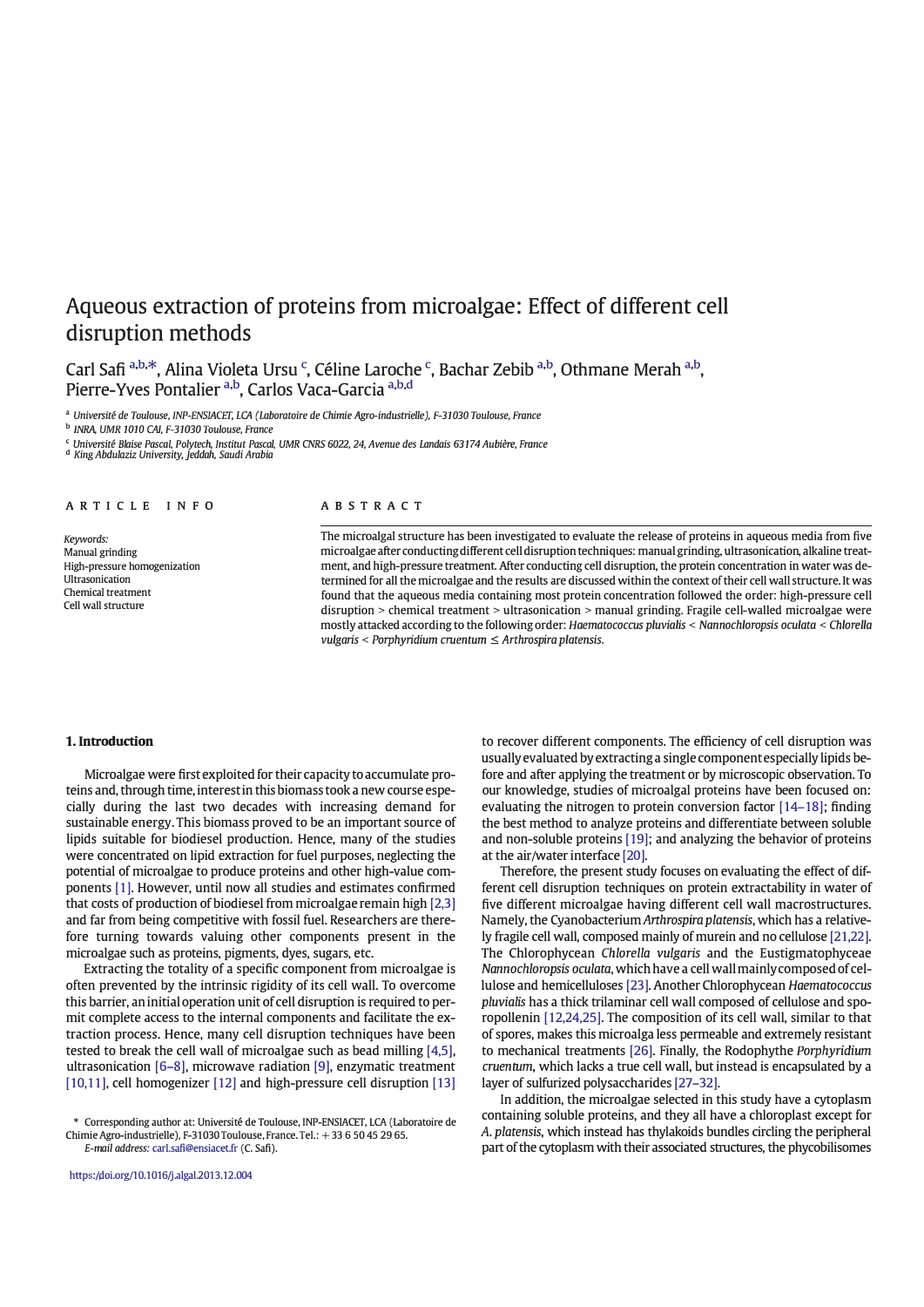( containing the phycobiliproteins) present on the surface of the thylakoids like in the chloroplast of *P. cruentum* [21 ]. Furthermore, the chloroplast also contains soluble proteins and a central pyrenoid, which is a nonmembrane, bound organelle composed of RuBisCO.

In this study, proteins released in the aqueous media were evaluated and discussed considering the cell wall macrostructure of each microalga along with the effect of each cell disruption technique used.

#### **2. Materials and methods**

### *2.1. Microalgae*

The microalgae selected are the Cyanobacteria *Arthrospira platensis*  (strain PCC 8005), two different Chlorophyceaen *Chlorella vulgaris*  (strain SAG 211-19), and *Haematococcus pluvialis* (unknown strain), one Rhodophyta *Porphyridium cruentum* (strain UTEX 161 ), and the Eustigmatophyceae *Nannochloropsis oculata* (unknown strain).

Each microalga was cultivated in a different culture medium. Hemerick medium was used for *P. cruentum,* Sueoka medium for C. *vulgaris,* Basal medium for *H. pluvialis,* Conway medium for *N. oculata* and Zarrouk medium for *A. platensis.* Ali strains were grown in batch mode in a 10 L indoor tubular air-lift photo-bioreactor (PBR at 25 °C [33] inoculated from a prior culture in a flat panel air-lift PBR (1 L). Culture mixing was achieved by sterile air injection from the bottom of the PBR. The pH and temperature were recorded by a pH/temperature probe (Mettler Toledo SG 3253 sensor), and monitored by the acquisition software LabVIEW. The pH was regulated at 7.5 with  $CO<sub>2</sub>$  bubbling. Microalgae were harvested during the exponential growth phase and concentrated by centrifugation, and then supplied as frozen paste from Alpha Biotech (Asserac, France). The biomass concentration of the paste was 20-24% dry weight.

#### *22. Reagents*

The Lowry kit ( a prepared mixture of Lowry reagent, BSA standards and 2 N Folin-Ciocalteu reagents) was from Thermo Scientific. NaOH granules and 37% HCl were purchased from Sigma Aldrich and used as received.

#### *2.3. Microalgae pre-treatment*

#### *2.3.1. Freeze-drying*

The frozen paste of crude microalga ( about 70 g) was directly introduced to a Fisher Bioblock Scientific Alpha 2-4 LD Plus device (Illkirch, France). The pressure was reduced to 0.010 bar and the temperature was further decreased to  $-80$  °C and freeze-drying was conducted under vacuum for 48 h. Dry biomass was stored under anhydrous conditions. Before any disruption treatment, the cells were vigorously rehydrated in distilled water to ensure good homogeneity of the sample.

#### *2.4. Microalgae treatments*

#### *2.4.1. Contrai*

Cells (0.5 g) were dispersed for 2 h in 25 mL distilled water and the supernatant was recovered by centrifugation at 10,000 *g* for 10 min at 20 °C for protein analysis. This treatment was considered as a blank to compare with the other extraction treatments.

#### *2.4.2. High-pressure cell disruptor*

A TS Haiva series, 2.2-kW, disrupter from Constant Systems Limited (Northants, UK), was applied, in two passes at a pressure of 2700 bar, to a biomass sample at a concentration of 2% dry weight (0.5 g of dry cells dispersed in 25 mL distilled water).

#### *2.4.3. Ultrasonication*

This treatment was carried out using a VC-750HV (20 kHz, 13 mm probe) ultrasonic processor on 0.5 g of dry cells dispersed in 25 mL distilled water. Total treatment time was 30 min in cycles of 5 s of ultrasonication and 15 s of resting time in order to prevent overheating the sample.

#### *2.4.4. Manual grinding*

Dry microalgae were manually ground using a mortar for 5 min, and then 0.5 g was dispersed in 25 mL distilled water for 2 h. Samples were taken for protein analysis.

#### *2.4.5. Chemical treatment*

Mother solutions were prepared with approximately 500 mL of distilled water and 2 N NaOH was added to adjust the solution to pH 12 for maximum protein solubility. A sample of 0.5 g of freeze-dried biomass was added to 25 mL of mother solution. The mixture was then stirred for 2 h at 40 °C. The separation of the supernatant from the pellet was conducted by centrifugation at 10,000 *g* for 10 min at 20 °C. The supernatant was then adjusted to pH 3 with 0.1 M HCI in order to precipitate the proteins. The protein isolate was collected after centrifugation at 10,000 *g* for 10 min at 20 °C and the pellet was neutralized with 0.01 M NaOH [20]. Samples were taken for protein analysis.

#### *2.5. Lowry method*

After every disruption treatment, the liquid/solid separation was conducted by centrifugation at 10,000 *g* for 10 min at room temperature and the supernatant was analyzed by the Lowry method. [34]

A calibration curve was prepared using bovine standard albumin at a concentration range of 0 to 1500  $\mu$ g mL $^{-1}$ . In order to measure the protein content, 0.2 mL of each standard or samples containing the crude protein extract was withdrawn and then 1 mL of modified Lowry reagent was added to each sample. Each sample was then vortexed and incubated for 10 min. After incubation, 100 µL of Folin-Ciocalteu Reagent (1 N) was added and again vortexed and incubated for 30 min. The blue color solution was then measured at 750 nm with a UV-1800 Shimadzu spectrophotometer.

#### *2.6. Elemental analysis*

Total nitrogen was evaluated by using a Perkin Elmer 2400 series II elemental analyzer. Microalgal samples (2 mg) were placed in tin capsules and heated at 925 °C, using pure oxygen as the combustion gas and pure helium as the carrier gas, and the nitrogen concentration was evaluated. For ail the previous analyses, three experiments were conducted separately with ail the microalgae.

#### 2.7. *Confocal laser scanning microscopy*

Cells were observed with an SP2-AOBS confocal laser-scanning microscope from Leica microsystems (Nanterre-France). The fluorochrome calcofluor white that binds to the cell wall was added to the samples. When excited at 488 nm, the cells are identified as light blue colored.

#### *2.8. Statistical analysis*

Three experiments were conducted separately on ail microalgae and their protein extract. Statistical analyses were carried out on Microsoft Excel 2011 and Statgraphics Sigma Express. ANOVA test was carried out and measurements of three replicates for each sample were reproducible for  $\pm$  5% of the respective mean values.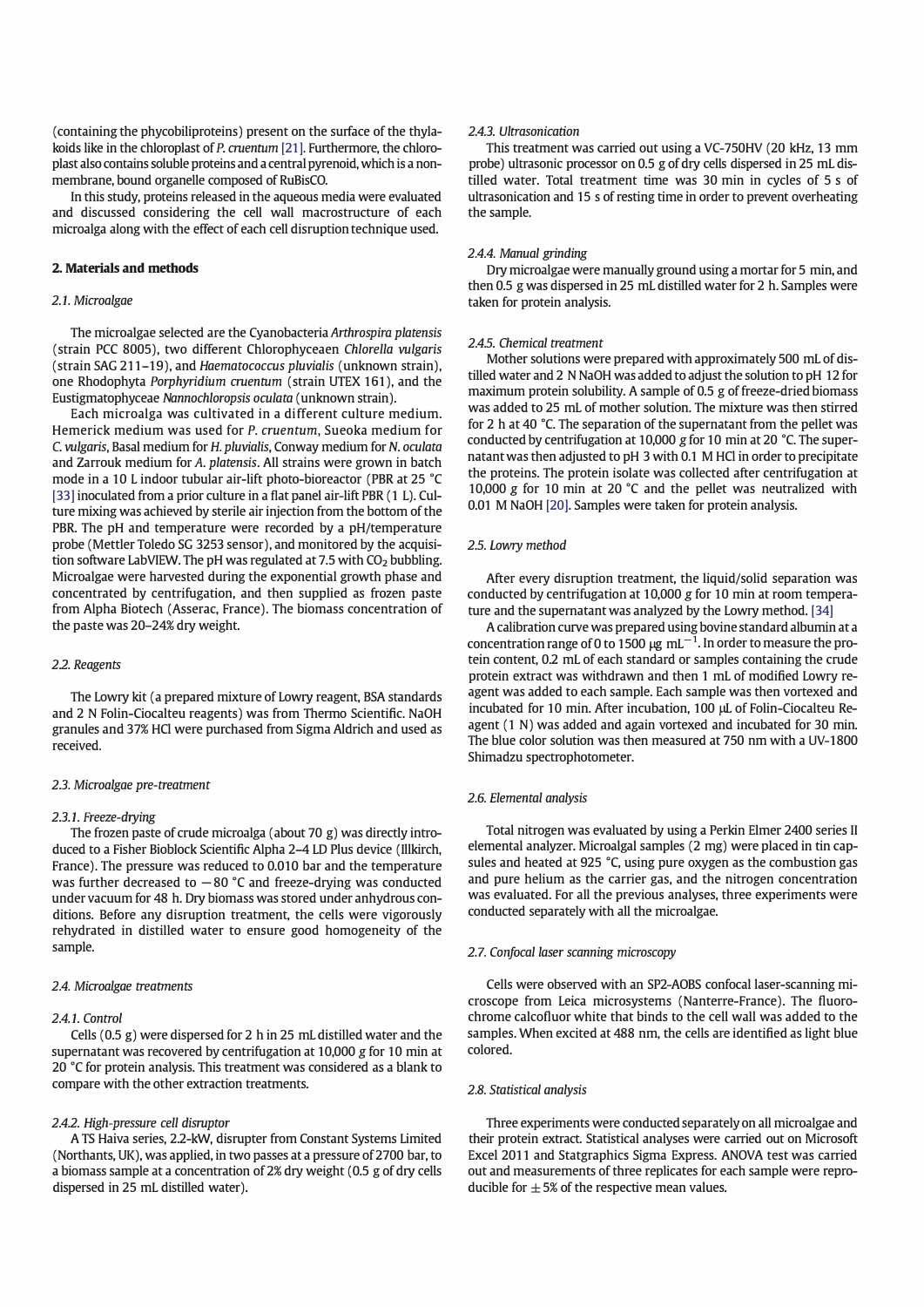| Tanic T                           |                                                                                     |
|-----------------------------------|-------------------------------------------------------------------------------------|
|                                   | Protein and nitrogen content for each microalga based on three replicates for three |
| experiments $\pm$ SD ( $n = 9$ ). |                                                                                     |

| Microalga    | Total nitrogen $(\text{\%}dw^{-1})$ | Total proteins $(\% \, dw^{-1})$ |
|--------------|-------------------------------------|----------------------------------|
| H. pluvialis | $8.27 \pm 0.08$                     | $51.7 \pm 0.43$                  |
| N. oculata   | $7.41 \pm 0.40$                     | $46.5 \pm 2.14$                  |
| C. vulgaris  | $7.81 \pm 0.18$                     | $49.6 \pm 1.04$                  |
| A. platensis | $8.53 \pm 0.20$                     | $53.5 \pm 1.10$                  |
| P.cruentum   | $9.04 \pm 0.70$                     | $57.3 \pm 3.84$                  |

#### **3.Results**

**Table 1** 

The total protein in crude microalgae was determined by obtaining total nitrogen through elemental analysis and converting it into protein percentage using the conversion factor found for each crude microalga in the study conducted by Safi et al. [18]. In all cases, the total protein content was high, ranging from 46 to 57% dw (Table 1 ).

The fraction of soluble proteins released in water after each cell disruption technique is presented in Fig. 1. The fraction of soluble protein in the total protein present in the microalgae was also evaluated and all these results are given in Table 2.

In this work, four cell disruption techniques are compared, along with a control in distilled water, in order to evaluate protein exiting by diffusion through the membranes and walls into water media. The recovery yield in the control ranges from 6.5% dw with *H. pluvialis* to 25% dw with *P. cruentum.* The latter alga is considered as fragile and the former as resistant to disruption. Among the tested techniques, high-pressure cell disruption was the best technique for all the microalgae, with a recovery yield of 41% to 90% dw. Moreover, the lowest protein concentration for ail microalgae was obtained in the water control and through manual grinding, especially for rigid cell walled microalgae. A relative difference was noticed in the concentration of protein released between the microalgae with fragile and rigid cell walls. *P. cruentum* released the most compared to *A. platensis.* After ultrasonication a minor increase in protein concentration was noticeable for the green microalgae, especially for C. *vulgaris,* and a more important increase was observed for the *A. platensis* and *P. cruentum.*  Furthermore, the chemical treatment showed a significant increase of protein released *(N. oculata* and C. *vulgaris* statistically released the same protein concentration) (Fig. 1 ).

In order to better interpret these results, microscopie observation was carried out. The laser scanning confocal microscopie images presented in Fig. 2 showed that in the cases of *P. cruentum* and *A. platensis*  a total disruption of the cell wall occurred after high pressure cell disruption. On the other hand, for C. *vulgaris, N. oculata* and H. *pluvialis,*  only a majority of cells were completely disrupted, while a few cells maintained their globular form.

#### **4. Discussion**

The goal of the present study was to highlight the release of protein into aqueous media after the application of different cell disruption techniques. The results do not only rely on the mechanical rigidity of the cell wall of each microalga but also on its chemical characteristics. Indeed, having a deep understanding of the macrostructure is necessary in order to evaluate the release of components after any treatment was conducted on the cells. This approach has been considered in a study conducted by Jubeau et al. in order to selectively extract intracellular components such as proteins and phycoerythrin after cell disruption of *P. cruentum* [13]. Moreover, the freeze-drying process that conserves the samples well makes the protein extraction harder for some species [18]. In addition, after freeze-drying the cells are more aggregated, which lowers the contact surface with the extracting solvent, and also could affect the integrity of the cell wall in fragile species [35,36].

Osmosis is the net movement of solvent (water) molecules through a partially permeable membrane into a region of higher solute concentration. Water usually travels through the membrane, the vacuole, the chloroplast, and the mitochondria by diffusing across the phospholipid bilayer via water channels (aquaporins), which are proteins embedded in the cell membrane that regulate the flow of water. Hence, the water only treatment was not considered as a cell disruption technique, but it was carried out in this study as a reference control for the other techniques. Surprisingly, the dispersion of microalgae in water released up to 19-25% of soluble proteins per dry weight (Table 2) fromA. *platensis*  and *P. cruentum,* coloring the water light blue for the former and light red for the latter. This indicates that water penetrated the cell walls of both microalgae but also succeeded in penetrating the intra-thylakoids space of *A. platensis* and permeated the chloroplast of *P. cruentum* to slightly dissolve the phycobilisomes present on the thylakoid membranes. On the contrary, the osmosis phenomenon was not strongly effective for the green microalgae, which are known to have rigid cell walls that resist water permeating the structure and, thus, releasing only 6-10% proteins (Table 2).

Taking into account the standard deviation of three samples considered for the green microalgae ( C. *vulgaris, N. oculata and* H. *pluvialis* ), ail the values of released proteins after water treatment and manual grinding shown in Fig. 1 are statistically equivalent, indicating again the resistance of their cell walls after manual grinding. This was not the case for the *A. platensis* and *P. cruentum* with stronger coloration of water



Fig. 1. Soluble protein concentration released in water after each cell disruption technique ( $\pm$ SD for three replicates in three experiments ( $n = 9$ ).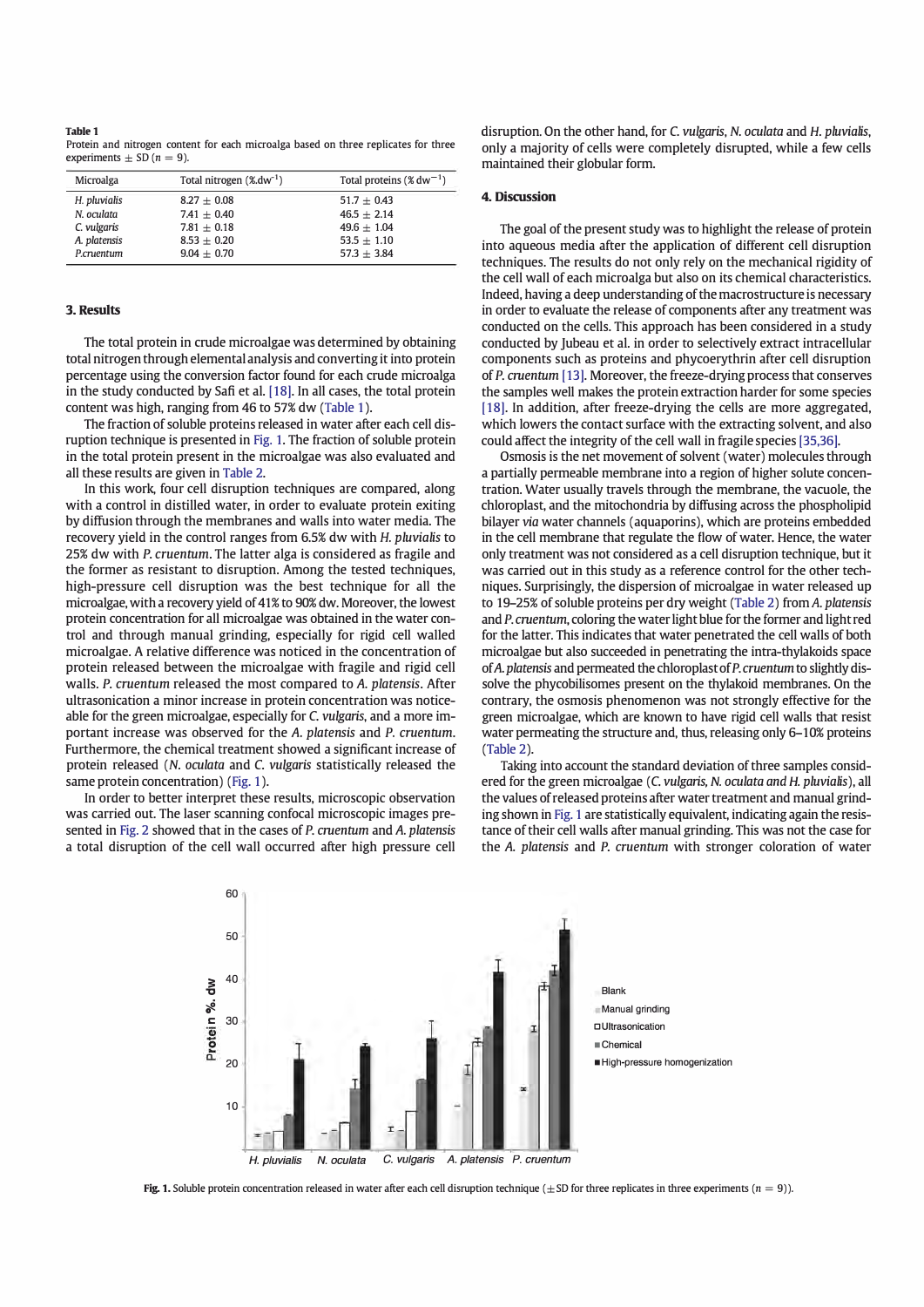#### **Table2**

Concentration of water-soluble protein from total protein released in the aqueous phase after cell disruption.

| Protein yield (%) |       |                                                          |                          |                               |                                 |  |  |
|-------------------|-------|----------------------------------------------------------|--------------------------|-------------------------------|---------------------------------|--|--|
| Microalga         | Blank | Manual<br>grinding                                       | Ultrasonication Chemical |                               | High-pressure<br>homogenization |  |  |
| H. pluvialis      |       | $6.5 \pm 0.2$ $7.4 \pm 0.1$ $8.5 \pm 0.0$                |                          | $15.8 \pm 0.1$ 41.0 $\pm$ 3.7 |                                 |  |  |
| N. oculata        |       | $8.1 \pm 0.1$ $9.7 \pm 0.0$ $13.5 \pm 0.1$               |                          |                               | $31.1 \pm 2.0$ 52.3 $\pm$ 0.6   |  |  |
| C. vulgaris       |       | $9.7 \pm 0.5$ $9.0 \pm 0.1$ $18.1 \pm 0.0$               |                          |                               | $33.2 \pm 0.0$ 52.8 $\pm$ 0.6   |  |  |
| A. platensis      |       | $19.0 \pm 0.1$ 35.0 $\pm$ 1.2 47.1 $\pm$ 0.9             |                          | $53.4 \pm 0.2$ 78.0 $\pm$ 2.8 |                                 |  |  |
|                   |       | P. cruentum $24.8 \pm 0.3$ 49.5 $\pm$ 0.7 67.0 $\pm$ 0.9 |                          |                               | $73.5 \pm 1.2$ 90.0 $\pm$ 2.4   |  |  |

Based on three replicates for three experiments  $\pm$  SD ( $n = 9$ ).

Protein yield was calculated according to the following equation: proportion of hydrosoluble protein in total protein =  $(P_{Lowry} / N_{ea} \times NTP) \times 100$  (%).

 $N_{\text{ea}}$ : total nitrogen in initial biomass (% dw) obtained by elemental analysis.

NTP: nitrogen-to-protein conversion factor from Safi et al. [18].  $P_{\text{Lowrv}}$ : water-soluble protein.

associated with increase in protein concentration, indicating that the internal structure of both microalgae is being further altered, and simultaneously facilitating the penetration of water to dissolve more proteins.

Ultrasonication produces cavitation in cells and facilitates cell disruption; it did not cause any change for *H. pluvialis,* but showed a minor effect on the cell wall of *N. oculata* and C. *vulgaris* by possibly making it difficult for water to extract cytoplasmic proteins without altering the structure of their chloroplast. The concentration of soluble proteins and coloration kept increasing for the fragile cell-walled microalgae by releasing **47-68%** dw.

Chemical treatment was a key process that showed increases in protein concentration compared to the other treatrnents. *P. cruentum* lacks a well-defined cell wall. Since protein solubility is dependent on pH, cell wall characteristics and chemical composition [11], the high pH easily solubilized proteins without any resistance from its pseudo-cell wall. But in the case of the green microalgae, the sodium hydroxide is able to perforrn a process similar to mercerization, by penetrating the microcrystalline structure of the cellulosic cell walls of the green microalgae [18]. The alkaline solution can also easily dissolve the hemicelluloses attached to cellulose as it has been demonstrated during the refining of lignocellulosic substrates (straw, bran, and wood). In addition, it indicates that this treatrnent gave more access to the cytoplasmic proteins, and recovered the same concentration of proteins from *N. oculata* and C. *vulgaris* (Fig. 1 ). However, the sporopollenin contained in the most rigid cell wall (H. *pluvialis)* is known to be extremely resistant to chemical agents [26], which explains the low recovery of soluble proteins. *A. platensis* has a cell wall rich in amino sugars cross-linked with oligopeptide chains. The former are labile in alkaline conditions by deamidation of the N-acetylglucosamine and the latter are soluble in alkaline conditions. Therefore, the cell wall becomes perrneable allowing the alkaline extraction of proteins [18]. Hence, all these results demonstrate that the chemical action acts in synergy with the mechanical characteristics of the cell wall.

High-pressure cell disruption was the most efficient technique for ail microalgae; the concentration of proteins was statistically the same for the green microalgae, with evidence that the majority of the cells were broken while some of them remained intact (Fig. 2). The chloroplast of these species was also partially damaged, as it is revealed by the coloration in light green (chlorophyll) of the aqueous extract. Indeed, chlorophyll is a hydrophobie pigment; its presence in the aqueous phase indicates the formation of micellar structures and it points to a possible alteration of the chloroplast. The other indication is that some cell debris containing the green pigment were extremely reduced in size and did not precipitate in the pellet after centrifugation at 10000 *g,* leading to a greenish color of the supernatant as it occurred in previous work [7]. Hence, after two passes, water had access to cytoplasmic proteins and partially infiltrated the chloroplast. Therefore, this method released almost half of the proteins present inside the rigid cell-walled microalgae (Table 2), indicating again the resistance of their cell wall. On the other



Fig. 2. Confocal laser scanning microscopy of five microalgae before (right) and after (left) high-pressure cell disintegration. (A and B) C. *vulgaris,* (C and D) *A. platensis,* (E and F) *P. cruentum, (G and H) H. pluvialis, (I and J) N. oculata.* 

hand, as expected according to their fragile cell wall (Table 2), *A. platensis* and *P. cruentum* did not show much resistance, and the soluble protein concentration of total protein was **78%** dw for the former and 90% dw for the latter (Table 2). Moreover, an important coloration